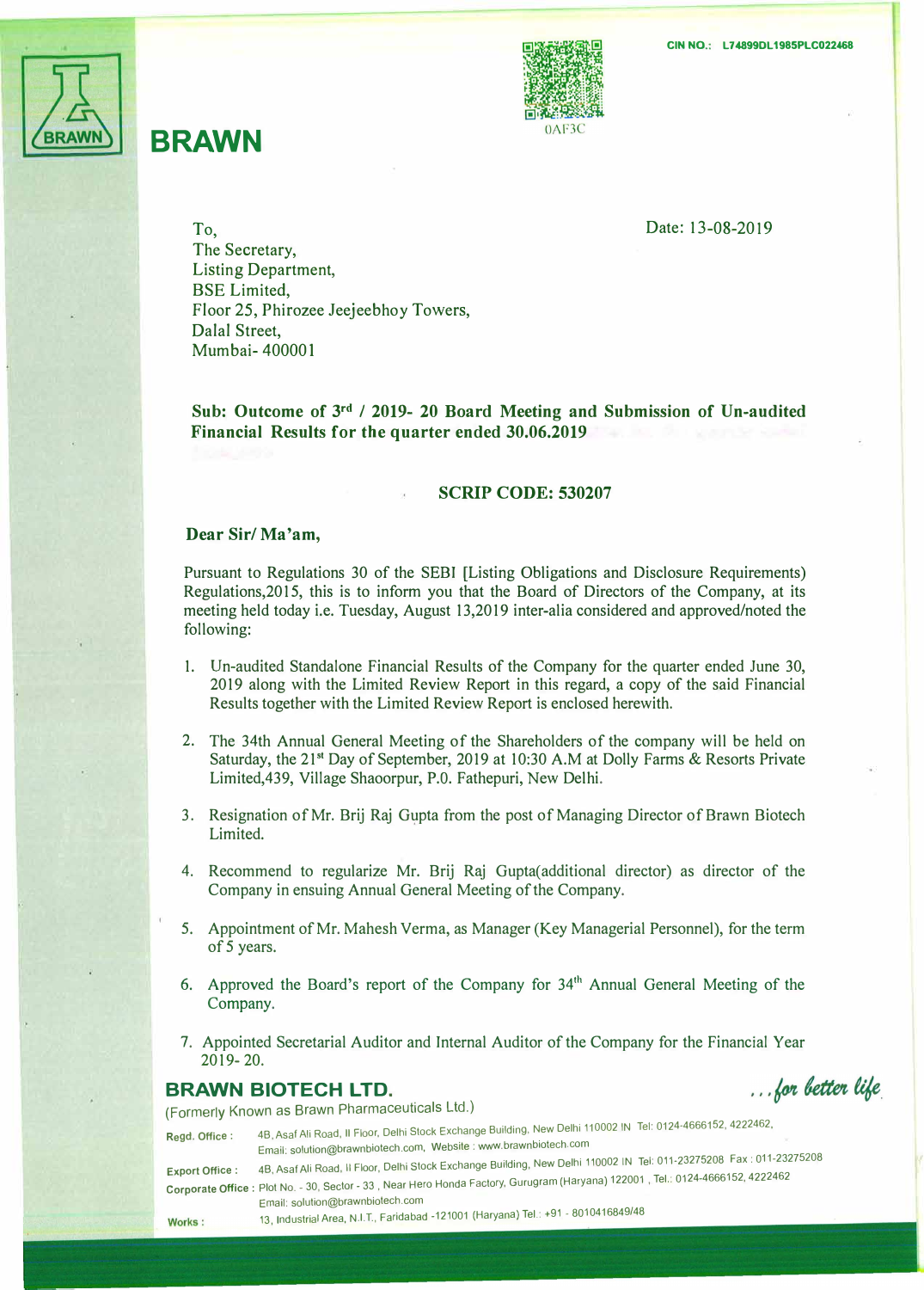The meeting of the Board of Directors commenced at 1:00 P.M. and concluded at 5:00 P.M. Please acknowledge the receipt of the Letter and take the same on record.

You are requested to take above on record.

**Thanking you,** 

For BRAWN BIOTECHLIMITED NEW DELHI 110002 Priyanka Sharma

Company Secretary & Compliance Officer **Encl:** As above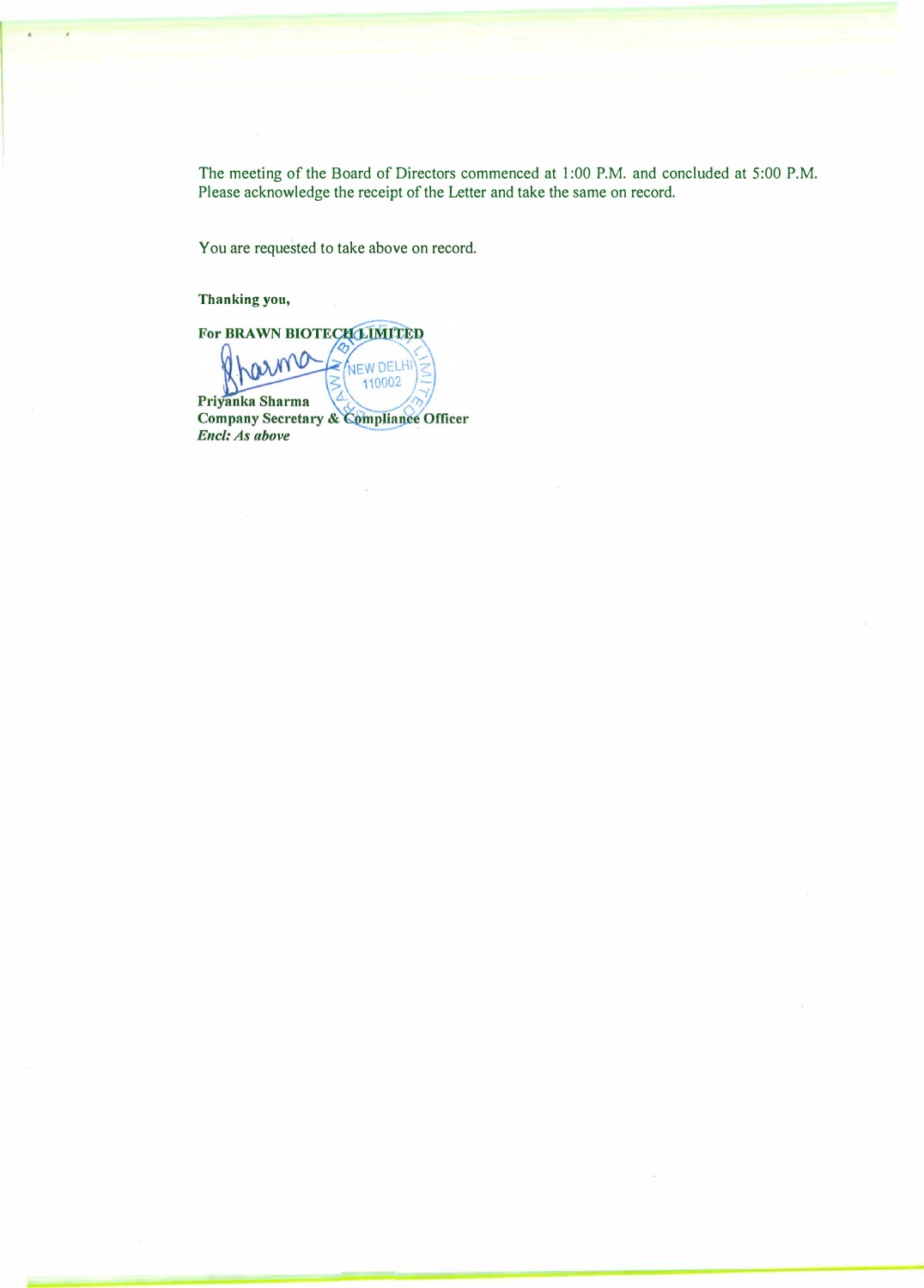

# **BRAWN**

| CIN:L74899DL1985PLC022468<br>REGD. OFFICE: 4B, Asaf All Road, II Floor, Delhi Stock Exchange Building, New Delhi 110002<br>STATEMENT OF STANDALONE UN-AUDITED FINANCIAL RESULTS FOR THE QUARTER ENDED 30th JUNE 2019<br>Rs. In Lacs<br>Quarter Ended<br><b>Year Ended</b><br>Sr.<br><b>Particulars</b><br>$30 -$ un-18<br>31-Mar-19<br>No.<br>$30 - \tan - 19$<br>31-Mar-19<br><b>Un-audited</b><br><b>Audited</b><br><b>Un-audited</b><br><b>Audited</b><br><b>Revenue from operations</b><br>-1<br>1,784.75<br>1,542.45<br>1,356.19<br>Revenue trom operations<br>6,517.90<br>Other Income<br>1.15<br>63.28<br>6.12<br>73.78<br>1,785.90<br>1,605.73<br><b>Total Revenue</b><br>1,362.31<br>6,591.68<br>$\overline{2}$<br><b>Expenses</b><br>Cost of material consumed<br>a.<br>$\Omega$<br>¥<br>$\mathbf{b}$<br>Purchase of stock-in-trade<br>1.395.03<br>1,599.66<br>1.192.23<br>5,848.92<br>c   Change in inventories of finished goods, work in progress and stock in trade<br>(17.04)<br>(0.80)<br>7.11<br>0.90<br><b>Employee Benefit expenses</b><br>$\mathbf{d}$<br>57.71<br>52.86<br>81.45<br>302.49<br>0.79<br>0.79<br>Depreciation and amortisation expenses<br>0.80<br>3.20<br>e<br><b>Finance Cost</b><br>0.65<br>0.92<br>6.14<br>2.16<br>Other expenses<br>91.09<br>50.68<br>76.26<br>249.50<br>$\mathcal{B}$<br><b>Total Expenses</b><br>1,713.45<br>1,569.72<br>1,309.18<br>6,411.15<br>Profit from Operation hefore Other Income, exceptional and extra-ordinary<br>a.<br>items $(1-2)$<br>72.45<br>36.00<br>53.13<br>180.54<br>Other Income<br>$\overline{4}$<br>5<br>Prolit from ordinary activities before exceptional items (3-4)<br>72.45<br>36.00<br>53.13<br>180.54<br><b>Exceptional Items</b><br>¥<br>6<br>7<br>Profit from ordinary activities before tax (5-6)<br>72.45<br>36.00<br>180.54<br>53.13<br>8<br>5.52<br>47.24<br><b>Tax Expenses</b><br>18.74<br>15.84<br>9 Prolit (Loss) for the period from continuing operations (7-8)<br>53.71<br>30.49<br>37.29<br>133.29<br><b>Profit/(loss)</b> from discontinuing operations<br>×<br>٠<br>×<br>Tax expense of discontinuing operations<br>$\overline{11}$<br>$\sim$<br>v.<br>×<br>p.<br>Prolit/(loss) from Discontinuing operations (after tax) (10-11)<br>$\overline{2}$<br>$\bar{a}$<br>÷<br>c<br>13<br>Prolit (Loss) for the period $(9+12)$<br>30.49<br>133.29<br>53.71<br>37.29<br>0.07<br>3.82<br>14<br>Other Comprehensive Income<br>(5.09)<br>5.53<br>48.62<br>30.56<br>41.11<br>138.82<br>Total Comprensive Income<br>Details of equity share capital<br><b>S</b><br>300.03<br>300.03<br>300.03<br>300.03<br>Paid-up equity share capital<br>Face value of equity share capital<br>6 Reserve excluding Revaluation Reserve<br>Earnings per share<br>$\vert 7 \vert$<br>Basic earnings per share<br>1.62<br>4.63<br>1.02<br>1.37<br>1.62<br>1.02<br>1.37<br>4.63<br>ii Diluted earnings per share<br>OTES |     | <b>BRAWN BIOTECH LIMITED</b> |  |  |  |  |  |
|-----------------------------------------------------------------------------------------------------------------------------------------------------------------------------------------------------------------------------------------------------------------------------------------------------------------------------------------------------------------------------------------------------------------------------------------------------------------------------------------------------------------------------------------------------------------------------------------------------------------------------------------------------------------------------------------------------------------------------------------------------------------------------------------------------------------------------------------------------------------------------------------------------------------------------------------------------------------------------------------------------------------------------------------------------------------------------------------------------------------------------------------------------------------------------------------------------------------------------------------------------------------------------------------------------------------------------------------------------------------------------------------------------------------------------------------------------------------------------------------------------------------------------------------------------------------------------------------------------------------------------------------------------------------------------------------------------------------------------------------------------------------------------------------------------------------------------------------------------------------------------------------------------------------------------------------------------------------------------------------------------------------------------------------------------------------------------------------------------------------------------------------------------------------------------------------------------------------------------------------------------------------------------------------------------------------------------------------------------------------------------------------------------------------------------------------------------------------------------------------------------------------------------------------------------------------------------------------------------------------------------------------------------------------------------------------------------------------------------------------------------------------------------------------------------------------------------------------------------------------------------------------------------|-----|------------------------------|--|--|--|--|--|
|                                                                                                                                                                                                                                                                                                                                                                                                                                                                                                                                                                                                                                                                                                                                                                                                                                                                                                                                                                                                                                                                                                                                                                                                                                                                                                                                                                                                                                                                                                                                                                                                                                                                                                                                                                                                                                                                                                                                                                                                                                                                                                                                                                                                                                                                                                                                                                                                                                                                                                                                                                                                                                                                                                                                                                                                                                                                                                     |     |                              |  |  |  |  |  |
|                                                                                                                                                                                                                                                                                                                                                                                                                                                                                                                                                                                                                                                                                                                                                                                                                                                                                                                                                                                                                                                                                                                                                                                                                                                                                                                                                                                                                                                                                                                                                                                                                                                                                                                                                                                                                                                                                                                                                                                                                                                                                                                                                                                                                                                                                                                                                                                                                                                                                                                                                                                                                                                                                                                                                                                                                                                                                                     |     |                              |  |  |  |  |  |
|                                                                                                                                                                                                                                                                                                                                                                                                                                                                                                                                                                                                                                                                                                                                                                                                                                                                                                                                                                                                                                                                                                                                                                                                                                                                                                                                                                                                                                                                                                                                                                                                                                                                                                                                                                                                                                                                                                                                                                                                                                                                                                                                                                                                                                                                                                                                                                                                                                                                                                                                                                                                                                                                                                                                                                                                                                                                                                     |     |                              |  |  |  |  |  |
|                                                                                                                                                                                                                                                                                                                                                                                                                                                                                                                                                                                                                                                                                                                                                                                                                                                                                                                                                                                                                                                                                                                                                                                                                                                                                                                                                                                                                                                                                                                                                                                                                                                                                                                                                                                                                                                                                                                                                                                                                                                                                                                                                                                                                                                                                                                                                                                                                                                                                                                                                                                                                                                                                                                                                                                                                                                                                                     |     |                              |  |  |  |  |  |
|                                                                                                                                                                                                                                                                                                                                                                                                                                                                                                                                                                                                                                                                                                                                                                                                                                                                                                                                                                                                                                                                                                                                                                                                                                                                                                                                                                                                                                                                                                                                                                                                                                                                                                                                                                                                                                                                                                                                                                                                                                                                                                                                                                                                                                                                                                                                                                                                                                                                                                                                                                                                                                                                                                                                                                                                                                                                                                     |     |                              |  |  |  |  |  |
|                                                                                                                                                                                                                                                                                                                                                                                                                                                                                                                                                                                                                                                                                                                                                                                                                                                                                                                                                                                                                                                                                                                                                                                                                                                                                                                                                                                                                                                                                                                                                                                                                                                                                                                                                                                                                                                                                                                                                                                                                                                                                                                                                                                                                                                                                                                                                                                                                                                                                                                                                                                                                                                                                                                                                                                                                                                                                                     |     |                              |  |  |  |  |  |
|                                                                                                                                                                                                                                                                                                                                                                                                                                                                                                                                                                                                                                                                                                                                                                                                                                                                                                                                                                                                                                                                                                                                                                                                                                                                                                                                                                                                                                                                                                                                                                                                                                                                                                                                                                                                                                                                                                                                                                                                                                                                                                                                                                                                                                                                                                                                                                                                                                                                                                                                                                                                                                                                                                                                                                                                                                                                                                     |     |                              |  |  |  |  |  |
|                                                                                                                                                                                                                                                                                                                                                                                                                                                                                                                                                                                                                                                                                                                                                                                                                                                                                                                                                                                                                                                                                                                                                                                                                                                                                                                                                                                                                                                                                                                                                                                                                                                                                                                                                                                                                                                                                                                                                                                                                                                                                                                                                                                                                                                                                                                                                                                                                                                                                                                                                                                                                                                                                                                                                                                                                                                                                                     |     |                              |  |  |  |  |  |
|                                                                                                                                                                                                                                                                                                                                                                                                                                                                                                                                                                                                                                                                                                                                                                                                                                                                                                                                                                                                                                                                                                                                                                                                                                                                                                                                                                                                                                                                                                                                                                                                                                                                                                                                                                                                                                                                                                                                                                                                                                                                                                                                                                                                                                                                                                                                                                                                                                                                                                                                                                                                                                                                                                                                                                                                                                                                                                     |     |                              |  |  |  |  |  |
|                                                                                                                                                                                                                                                                                                                                                                                                                                                                                                                                                                                                                                                                                                                                                                                                                                                                                                                                                                                                                                                                                                                                                                                                                                                                                                                                                                                                                                                                                                                                                                                                                                                                                                                                                                                                                                                                                                                                                                                                                                                                                                                                                                                                                                                                                                                                                                                                                                                                                                                                                                                                                                                                                                                                                                                                                                                                                                     |     |                              |  |  |  |  |  |
|                                                                                                                                                                                                                                                                                                                                                                                                                                                                                                                                                                                                                                                                                                                                                                                                                                                                                                                                                                                                                                                                                                                                                                                                                                                                                                                                                                                                                                                                                                                                                                                                                                                                                                                                                                                                                                                                                                                                                                                                                                                                                                                                                                                                                                                                                                                                                                                                                                                                                                                                                                                                                                                                                                                                                                                                                                                                                                     |     |                              |  |  |  |  |  |
|                                                                                                                                                                                                                                                                                                                                                                                                                                                                                                                                                                                                                                                                                                                                                                                                                                                                                                                                                                                                                                                                                                                                                                                                                                                                                                                                                                                                                                                                                                                                                                                                                                                                                                                                                                                                                                                                                                                                                                                                                                                                                                                                                                                                                                                                                                                                                                                                                                                                                                                                                                                                                                                                                                                                                                                                                                                                                                     |     |                              |  |  |  |  |  |
|                                                                                                                                                                                                                                                                                                                                                                                                                                                                                                                                                                                                                                                                                                                                                                                                                                                                                                                                                                                                                                                                                                                                                                                                                                                                                                                                                                                                                                                                                                                                                                                                                                                                                                                                                                                                                                                                                                                                                                                                                                                                                                                                                                                                                                                                                                                                                                                                                                                                                                                                                                                                                                                                                                                                                                                                                                                                                                     |     |                              |  |  |  |  |  |
|                                                                                                                                                                                                                                                                                                                                                                                                                                                                                                                                                                                                                                                                                                                                                                                                                                                                                                                                                                                                                                                                                                                                                                                                                                                                                                                                                                                                                                                                                                                                                                                                                                                                                                                                                                                                                                                                                                                                                                                                                                                                                                                                                                                                                                                                                                                                                                                                                                                                                                                                                                                                                                                                                                                                                                                                                                                                                                     |     |                              |  |  |  |  |  |
|                                                                                                                                                                                                                                                                                                                                                                                                                                                                                                                                                                                                                                                                                                                                                                                                                                                                                                                                                                                                                                                                                                                                                                                                                                                                                                                                                                                                                                                                                                                                                                                                                                                                                                                                                                                                                                                                                                                                                                                                                                                                                                                                                                                                                                                                                                                                                                                                                                                                                                                                                                                                                                                                                                                                                                                                                                                                                                     |     |                              |  |  |  |  |  |
|                                                                                                                                                                                                                                                                                                                                                                                                                                                                                                                                                                                                                                                                                                                                                                                                                                                                                                                                                                                                                                                                                                                                                                                                                                                                                                                                                                                                                                                                                                                                                                                                                                                                                                                                                                                                                                                                                                                                                                                                                                                                                                                                                                                                                                                                                                                                                                                                                                                                                                                                                                                                                                                                                                                                                                                                                                                                                                     |     |                              |  |  |  |  |  |
|                                                                                                                                                                                                                                                                                                                                                                                                                                                                                                                                                                                                                                                                                                                                                                                                                                                                                                                                                                                                                                                                                                                                                                                                                                                                                                                                                                                                                                                                                                                                                                                                                                                                                                                                                                                                                                                                                                                                                                                                                                                                                                                                                                                                                                                                                                                                                                                                                                                                                                                                                                                                                                                                                                                                                                                                                                                                                                     |     |                              |  |  |  |  |  |
|                                                                                                                                                                                                                                                                                                                                                                                                                                                                                                                                                                                                                                                                                                                                                                                                                                                                                                                                                                                                                                                                                                                                                                                                                                                                                                                                                                                                                                                                                                                                                                                                                                                                                                                                                                                                                                                                                                                                                                                                                                                                                                                                                                                                                                                                                                                                                                                                                                                                                                                                                                                                                                                                                                                                                                                                                                                                                                     |     |                              |  |  |  |  |  |
|                                                                                                                                                                                                                                                                                                                                                                                                                                                                                                                                                                                                                                                                                                                                                                                                                                                                                                                                                                                                                                                                                                                                                                                                                                                                                                                                                                                                                                                                                                                                                                                                                                                                                                                                                                                                                                                                                                                                                                                                                                                                                                                                                                                                                                                                                                                                                                                                                                                                                                                                                                                                                                                                                                                                                                                                                                                                                                     |     |                              |  |  |  |  |  |
|                                                                                                                                                                                                                                                                                                                                                                                                                                                                                                                                                                                                                                                                                                                                                                                                                                                                                                                                                                                                                                                                                                                                                                                                                                                                                                                                                                                                                                                                                                                                                                                                                                                                                                                                                                                                                                                                                                                                                                                                                                                                                                                                                                                                                                                                                                                                                                                                                                                                                                                                                                                                                                                                                                                                                                                                                                                                                                     |     |                              |  |  |  |  |  |
|                                                                                                                                                                                                                                                                                                                                                                                                                                                                                                                                                                                                                                                                                                                                                                                                                                                                                                                                                                                                                                                                                                                                                                                                                                                                                                                                                                                                                                                                                                                                                                                                                                                                                                                                                                                                                                                                                                                                                                                                                                                                                                                                                                                                                                                                                                                                                                                                                                                                                                                                                                                                                                                                                                                                                                                                                                                                                                     |     |                              |  |  |  |  |  |
|                                                                                                                                                                                                                                                                                                                                                                                                                                                                                                                                                                                                                                                                                                                                                                                                                                                                                                                                                                                                                                                                                                                                                                                                                                                                                                                                                                                                                                                                                                                                                                                                                                                                                                                                                                                                                                                                                                                                                                                                                                                                                                                                                                                                                                                                                                                                                                                                                                                                                                                                                                                                                                                                                                                                                                                                                                                                                                     |     |                              |  |  |  |  |  |
|                                                                                                                                                                                                                                                                                                                                                                                                                                                                                                                                                                                                                                                                                                                                                                                                                                                                                                                                                                                                                                                                                                                                                                                                                                                                                                                                                                                                                                                                                                                                                                                                                                                                                                                                                                                                                                                                                                                                                                                                                                                                                                                                                                                                                                                                                                                                                                                                                                                                                                                                                                                                                                                                                                                                                                                                                                                                                                     |     |                              |  |  |  |  |  |
|                                                                                                                                                                                                                                                                                                                                                                                                                                                                                                                                                                                                                                                                                                                                                                                                                                                                                                                                                                                                                                                                                                                                                                                                                                                                                                                                                                                                                                                                                                                                                                                                                                                                                                                                                                                                                                                                                                                                                                                                                                                                                                                                                                                                                                                                                                                                                                                                                                                                                                                                                                                                                                                                                                                                                                                                                                                                                                     |     |                              |  |  |  |  |  |
|                                                                                                                                                                                                                                                                                                                                                                                                                                                                                                                                                                                                                                                                                                                                                                                                                                                                                                                                                                                                                                                                                                                                                                                                                                                                                                                                                                                                                                                                                                                                                                                                                                                                                                                                                                                                                                                                                                                                                                                                                                                                                                                                                                                                                                                                                                                                                                                                                                                                                                                                                                                                                                                                                                                                                                                                                                                                                                     |     |                              |  |  |  |  |  |
|                                                                                                                                                                                                                                                                                                                                                                                                                                                                                                                                                                                                                                                                                                                                                                                                                                                                                                                                                                                                                                                                                                                                                                                                                                                                                                                                                                                                                                                                                                                                                                                                                                                                                                                                                                                                                                                                                                                                                                                                                                                                                                                                                                                                                                                                                                                                                                                                                                                                                                                                                                                                                                                                                                                                                                                                                                                                                                     |     |                              |  |  |  |  |  |
|                                                                                                                                                                                                                                                                                                                                                                                                                                                                                                                                                                                                                                                                                                                                                                                                                                                                                                                                                                                                                                                                                                                                                                                                                                                                                                                                                                                                                                                                                                                                                                                                                                                                                                                                                                                                                                                                                                                                                                                                                                                                                                                                                                                                                                                                                                                                                                                                                                                                                                                                                                                                                                                                                                                                                                                                                                                                                                     |     |                              |  |  |  |  |  |
|                                                                                                                                                                                                                                                                                                                                                                                                                                                                                                                                                                                                                                                                                                                                                                                                                                                                                                                                                                                                                                                                                                                                                                                                                                                                                                                                                                                                                                                                                                                                                                                                                                                                                                                                                                                                                                                                                                                                                                                                                                                                                                                                                                                                                                                                                                                                                                                                                                                                                                                                                                                                                                                                                                                                                                                                                                                                                                     | l.O |                              |  |  |  |  |  |
|                                                                                                                                                                                                                                                                                                                                                                                                                                                                                                                                                                                                                                                                                                                                                                                                                                                                                                                                                                                                                                                                                                                                                                                                                                                                                                                                                                                                                                                                                                                                                                                                                                                                                                                                                                                                                                                                                                                                                                                                                                                                                                                                                                                                                                                                                                                                                                                                                                                                                                                                                                                                                                                                                                                                                                                                                                                                                                     |     |                              |  |  |  |  |  |
|                                                                                                                                                                                                                                                                                                                                                                                                                                                                                                                                                                                                                                                                                                                                                                                                                                                                                                                                                                                                                                                                                                                                                                                                                                                                                                                                                                                                                                                                                                                                                                                                                                                                                                                                                                                                                                                                                                                                                                                                                                                                                                                                                                                                                                                                                                                                                                                                                                                                                                                                                                                                                                                                                                                                                                                                                                                                                                     |     |                              |  |  |  |  |  |
|                                                                                                                                                                                                                                                                                                                                                                                                                                                                                                                                                                                                                                                                                                                                                                                                                                                                                                                                                                                                                                                                                                                                                                                                                                                                                                                                                                                                                                                                                                                                                                                                                                                                                                                                                                                                                                                                                                                                                                                                                                                                                                                                                                                                                                                                                                                                                                                                                                                                                                                                                                                                                                                                                                                                                                                                                                                                                                     |     |                              |  |  |  |  |  |
|                                                                                                                                                                                                                                                                                                                                                                                                                                                                                                                                                                                                                                                                                                                                                                                                                                                                                                                                                                                                                                                                                                                                                                                                                                                                                                                                                                                                                                                                                                                                                                                                                                                                                                                                                                                                                                                                                                                                                                                                                                                                                                                                                                                                                                                                                                                                                                                                                                                                                                                                                                                                                                                                                                                                                                                                                                                                                                     |     |                              |  |  |  |  |  |
|                                                                                                                                                                                                                                                                                                                                                                                                                                                                                                                                                                                                                                                                                                                                                                                                                                                                                                                                                                                                                                                                                                                                                                                                                                                                                                                                                                                                                                                                                                                                                                                                                                                                                                                                                                                                                                                                                                                                                                                                                                                                                                                                                                                                                                                                                                                                                                                                                                                                                                                                                                                                                                                                                                                                                                                                                                                                                                     |     |                              |  |  |  |  |  |
|                                                                                                                                                                                                                                                                                                                                                                                                                                                                                                                                                                                                                                                                                                                                                                                                                                                                                                                                                                                                                                                                                                                                                                                                                                                                                                                                                                                                                                                                                                                                                                                                                                                                                                                                                                                                                                                                                                                                                                                                                                                                                                                                                                                                                                                                                                                                                                                                                                                                                                                                                                                                                                                                                                                                                                                                                                                                                                     |     |                              |  |  |  |  |  |
|                                                                                                                                                                                                                                                                                                                                                                                                                                                                                                                                                                                                                                                                                                                                                                                                                                                                                                                                                                                                                                                                                                                                                                                                                                                                                                                                                                                                                                                                                                                                                                                                                                                                                                                                                                                                                                                                                                                                                                                                                                                                                                                                                                                                                                                                                                                                                                                                                                                                                                                                                                                                                                                                                                                                                                                                                                                                                                     |     |                              |  |  |  |  |  |
|                                                                                                                                                                                                                                                                                                                                                                                                                                                                                                                                                                                                                                                                                                                                                                                                                                                                                                                                                                                                                                                                                                                                                                                                                                                                                                                                                                                                                                                                                                                                                                                                                                                                                                                                                                                                                                                                                                                                                                                                                                                                                                                                                                                                                                                                                                                                                                                                                                                                                                                                                                                                                                                                                                                                                                                                                                                                                                     |     |                              |  |  |  |  |  |
|                                                                                                                                                                                                                                                                                                                                                                                                                                                                                                                                                                                                                                                                                                                                                                                                                                                                                                                                                                                                                                                                                                                                                                                                                                                                                                                                                                                                                                                                                                                                                                                                                                                                                                                                                                                                                                                                                                                                                                                                                                                                                                                                                                                                                                                                                                                                                                                                                                                                                                                                                                                                                                                                                                                                                                                                                                                                                                     |     |                              |  |  |  |  |  |
|                                                                                                                                                                                                                                                                                                                                                                                                                                                                                                                                                                                                                                                                                                                                                                                                                                                                                                                                                                                                                                                                                                                                                                                                                                                                                                                                                                                                                                                                                                                                                                                                                                                                                                                                                                                                                                                                                                                                                                                                                                                                                                                                                                                                                                                                                                                                                                                                                                                                                                                                                                                                                                                                                                                                                                                                                                                                                                     |     |                              |  |  |  |  |  |
|                                                                                                                                                                                                                                                                                                                                                                                                                                                                                                                                                                                                                                                                                                                                                                                                                                                                                                                                                                                                                                                                                                                                                                                                                                                                                                                                                                                                                                                                                                                                                                                                                                                                                                                                                                                                                                                                                                                                                                                                                                                                                                                                                                                                                                                                                                                                                                                                                                                                                                                                                                                                                                                                                                                                                                                                                                                                                                     |     |                              |  |  |  |  |  |
|                                                                                                                                                                                                                                                                                                                                                                                                                                                                                                                                                                                                                                                                                                                                                                                                                                                                                                                                                                                                                                                                                                                                                                                                                                                                                                                                                                                                                                                                                                                                                                                                                                                                                                                                                                                                                                                                                                                                                                                                                                                                                                                                                                                                                                                                                                                                                                                                                                                                                                                                                                                                                                                                                                                                                                                                                                                                                                     |     |                              |  |  |  |  |  |

 $\mathbb{R}$ sults for the quarter ended on 30th June, 2019 were reviewed by the Audit committee and then approve by the Board of Directors at their meeting held on 13th August, 2019.

2 The Statutory Auditors carried out the limited review for quarter ended 30th June, 2019. The management has exercised necessary due diligence to ensure that the financial results povided a true and fair view of its affairs.

provided by the above results have been prepared in compliance with the recognition and measurement principles of the Companies (Indian Accounting Standards) Rules, 2015 (Ind AS), as<br>amended by the Companies (Indian Accoun practices and policies to the extent applicable.

4 The Company is engaged primarily in the business of Pharmaceuticals. Accordingly, there is no separate reportable segments as per Ind-AS 108 dealing with Operating Segments.

5 The above Standalone Un- audited Financial Results for the quarter ended on 30.06-2019 are available on company's website www.brawnbiotech.com and BSE website ww.bseindia.com

 $\ddot{6}$ Previous year / period figures have been regrouped/ rearranged, wherever necessary to make them comparable with the current period figures.

For and on behalf of Board Brawwe brech Ltd.  $F$ dr Gupta **Prector** Divideography Signatory Pla c: Lelhi

## **BRAWN BIOTECH LTD.**

(Formerly Known as Brawn Pharmaceuticals Ltd.)

... for better life

| Regd. Office :                                                                                                                | 4B, Asaf Ali Road, Il Floor, Delhi Stock Exchange Building, New Delhi 110002 IN Tel: 0124-4666152, 4222462,         |  |  |  |
|-------------------------------------------------------------------------------------------------------------------------------|---------------------------------------------------------------------------------------------------------------------|--|--|--|
|                                                                                                                               | Email: solution@brawnbiotech.com, Website: www.brawnbiotech.com                                                     |  |  |  |
| <b>Export Office:</b>                                                                                                         | 4B, Asaf Ali Road, Il Floor, Delhi Stock Exchange Building, New Delhi 110002 IN Tel: 011-23275208 Fax: 011-23275208 |  |  |  |
| Corporate Office: Plot No. - 30, Sector - 33, Near Hero Honda Factory, Gurugram (Haryana) 122001, Tel.: 0124-4666152, 4222462 |                                                                                                                     |  |  |  |
|                                                                                                                               | Email: solution@brawnbiotech.com                                                                                    |  |  |  |
| <b>Works</b> :                                                                                                                | 13, Industrial Area, N.I.T., Faridabad -121001 (Haryana) Tel.: +91 - 8010416849/48                                  |  |  |  |

Works: